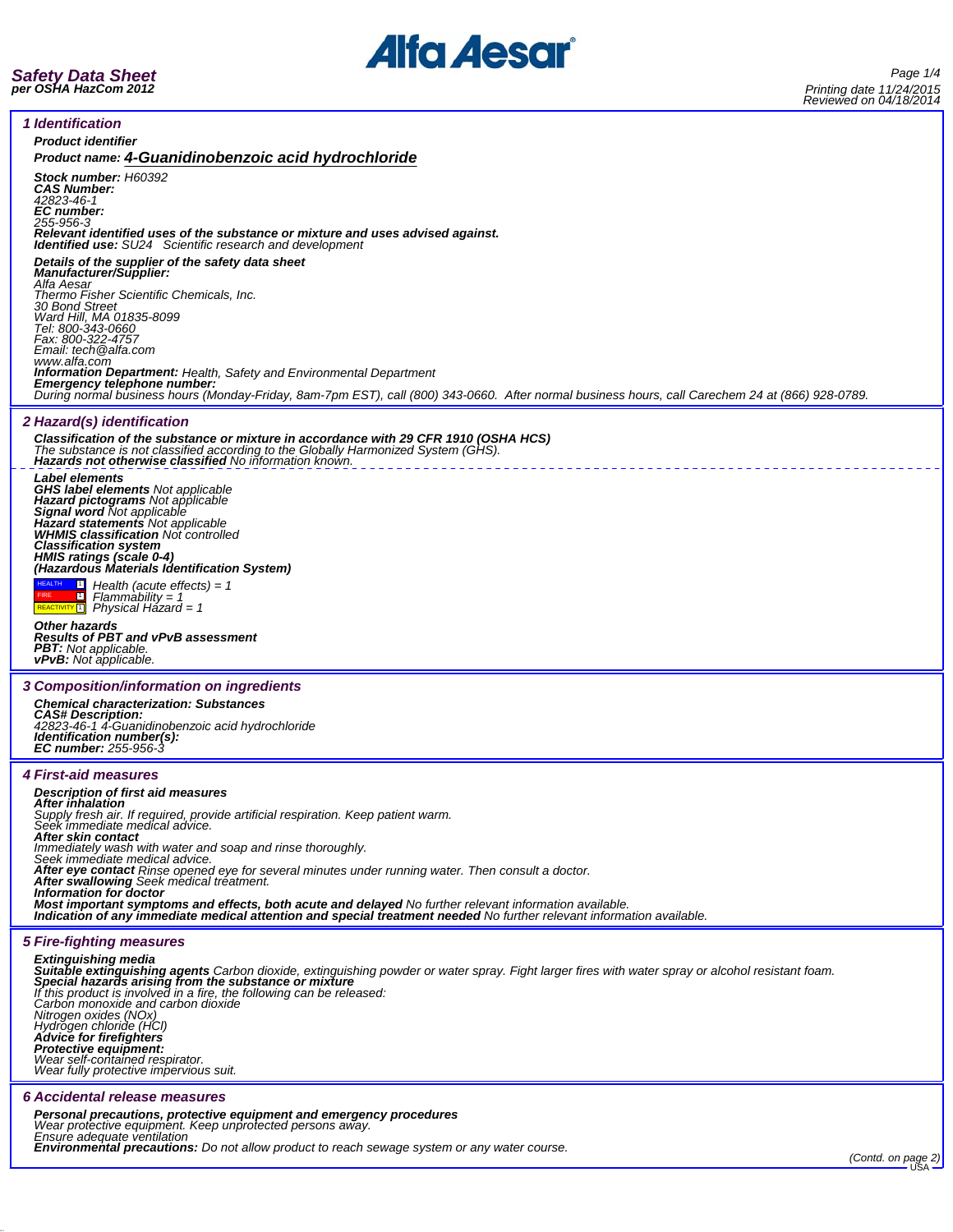|                                                                                                                                                                                                                                                                                                                                                                                                                                                                                                                                                                                                                                          |                                                                                                                                                                                                                                                                                                                    | <b>NEVIEWEG UIT U.H. TOIZUTS</b> |
|------------------------------------------------------------------------------------------------------------------------------------------------------------------------------------------------------------------------------------------------------------------------------------------------------------------------------------------------------------------------------------------------------------------------------------------------------------------------------------------------------------------------------------------------------------------------------------------------------------------------------------------|--------------------------------------------------------------------------------------------------------------------------------------------------------------------------------------------------------------------------------------------------------------------------------------------------------------------|----------------------------------|
| Product name: 4-Guanidinobenzoic acid hydrochloride                                                                                                                                                                                                                                                                                                                                                                                                                                                                                                                                                                                      |                                                                                                                                                                                                                                                                                                                    |                                  |
| Prevention of secondary hazards: No special measures required.<br>Reference to other sections<br>New York, New York, New York, New York, New York, New York, New York, New York, New York, New York, New York, New York, New York, New York, New York, New York, New York, New York, New York, New York, New York, New York, Ne<br>See Section 13 for disposal information.                                                                                                                                                                                                                                                              | Methods and material for containment and cleaning up: Pick up mechanically.                                                                                                                                                                                                                                        | (Contd. of page $1$ )            |
| 7 Handling and storage                                                                                                                                                                                                                                                                                                                                                                                                                                                                                                                                                                                                                   |                                                                                                                                                                                                                                                                                                                    |                                  |
| <b>Handling</b><br><b>Precautions for safe handling Keep container tightly sealed.</b>                                                                                                                                                                                                                                                                                                                                                                                                                                                                                                                                                   | <b>Information about protection against explosions and fires:</b> No information known.                                                                                                                                                                                                                            |                                  |
| Conditions for safe storage, including any incompatibilities<br><b>Storage</b>                                                                                                                                                                                                                                                                                                                                                                                                                                                                                                                                                           |                                                                                                                                                                                                                                                                                                                    |                                  |
| <b>Requirements to be met by storerooms and receptacles:</b> Refrigerate<br>Information about storage in one common storage facility:<br>Protect from heat.<br>Store away from oxidizing agents.<br>Further information about storage conditions:                                                                                                                                                                                                                                                                                                                                                                                        |                                                                                                                                                                                                                                                                                                                    |                                  |
| Keep container tightly sealed.<br>Refrigerate                                                                                                                                                                                                                                                                                                                                                                                                                                                                                                                                                                                            |                                                                                                                                                                                                                                                                                                                    |                                  |
| <b>Specific end use(s)</b> No further relevant information available.                                                                                                                                                                                                                                                                                                                                                                                                                                                                                                                                                                    |                                                                                                                                                                                                                                                                                                                    |                                  |
| 8 Exposure controls/personal protection                                                                                                                                                                                                                                                                                                                                                                                                                                                                                                                                                                                                  |                                                                                                                                                                                                                                                                                                                    |                                  |
| Additional information about design of technical systems:                                                                                                                                                                                                                                                                                                                                                                                                                                                                                                                                                                                | Properly operating chemical fume hood designed for hazardous chemicals and having an average face velocity of at least 100 feet per minute.                                                                                                                                                                        |                                  |
| <b>Control parameters</b><br>Components with limit values that require monitoring at the workplace:<br><b>Additional information: No data</b>                                                                                                                                                                                                                                                                                                                                                                                                                                                                                            | The product does not contain any relevant quantities of materials with critical values that have to be monitored at the workplace.                                                                                                                                                                                 |                                  |
| <b>Exposure controls</b><br>Personal protective equipment<br>General protective and hygienic measures<br>The usual precautionary measures for handling chemicals should be followed.<br>Keep away from foodstuffs, beverages and feed.<br>Remove all soiled and contaminated clothing immediately.<br>Wash hands before breaks and at the end of work.<br>Maintain an ergonomically appropriate working environment.<br>Protection of hands:<br><i><b>Impervious gloves</b></i><br>Penetration time of glove material (in minutes) Not determined<br>Eye protection: Safety glasses<br><b>Body protection:</b> Protective work clothing. | <b>Breathing equipment:</b> Use suitable respirator when high concentrations are present.<br>Check protective gloves prior to each use for their proper condition.<br>The selection of suitable gloves not only depends on the material, but also on quality. Quality will vary from manufacturer to manufacturer. |                                  |
| 9 Physical and chemical properties                                                                                                                                                                                                                                                                                                                                                                                                                                                                                                                                                                                                       |                                                                                                                                                                                                                                                                                                                    |                                  |
| Information on basic physical and chemical properties<br><b>General Information</b><br>Appearance:<br>Form:                                                                                                                                                                                                                                                                                                                                                                                                                                                                                                                              | Solid                                                                                                                                                                                                                                                                                                              |                                  |
| Color:<br>Odor:                                                                                                                                                                                                                                                                                                                                                                                                                                                                                                                                                                                                                          | Pale brown<br>Not determined                                                                                                                                                                                                                                                                                       |                                  |
| Odor threshold:                                                                                                                                                                                                                                                                                                                                                                                                                                                                                                                                                                                                                          | <i>Not determined.</i>                                                                                                                                                                                                                                                                                             |                                  |
| pH-value:<br><b>Change in condition</b>                                                                                                                                                                                                                                                                                                                                                                                                                                                                                                                                                                                                  | Not applicable.                                                                                                                                                                                                                                                                                                    |                                  |
| merling point/Melting range:<br>Boiling point/Boiling range:<br>Sublimation temperature / start:<br><b>Flammability (solid, gaseous)</b><br>Ignition temperature:<br>Decomposition temperature:<br>Auto igniting:                                                                                                                                                                                                                                                                                                                                                                                                                        | 285 °C (545 °F) (dec)<br>Not determined<br>Not determined<br>Not determined.<br>Not determined<br>Not determined<br>Not determined.                                                                                                                                                                                |                                  |
| Danger of explosion:<br>Explosion limits:                                                                                                                                                                                                                                                                                                                                                                                                                                                                                                                                                                                                | Not determined.<br>Not determined                                                                                                                                                                                                                                                                                  |                                  |

| Danger of explosion:                                            | <i>INOt determined.</i>                    |
|-----------------------------------------------------------------|--------------------------------------------|
| <b>Explosion limits:</b>                                        |                                            |
| <b>Lower:</b>                                                   | Not determined                             |
| Upper:                                                          | Not determined                             |
| Vapor pressure:                                                 | Not applicable.                            |
| <b>Density:</b>                                                 | Not determined                             |
| Relative density                                                | Not determined.                            |
| Vapor density                                                   | Not applicable.                            |
| <b>Evaporation rate</b>                                         | Not applicable.                            |
| Solubility in / Miscibility with                                |                                            |
| Water:                                                          | Not determined                             |
| <b>Partition coefficient (n-octanol/water):</b> Not determined. |                                            |
| <b>Viscosity:</b>                                               |                                            |
| dynamic:                                                        | Not applicable.                            |
| kinematic:                                                      | Not applicable.                            |
| <b>Other information</b>                                        | No further relevant information available. |
|                                                                 |                                            |

## *10 Stability and reactivity*

**Reactivity** No information known.<br>Chemical stability Stable under recommended storage conditions.<br>Thermal decomposition / conditions to be avoided: Decomposition will not occur if used and stored according to specificatio

*(Contd. on page 3)*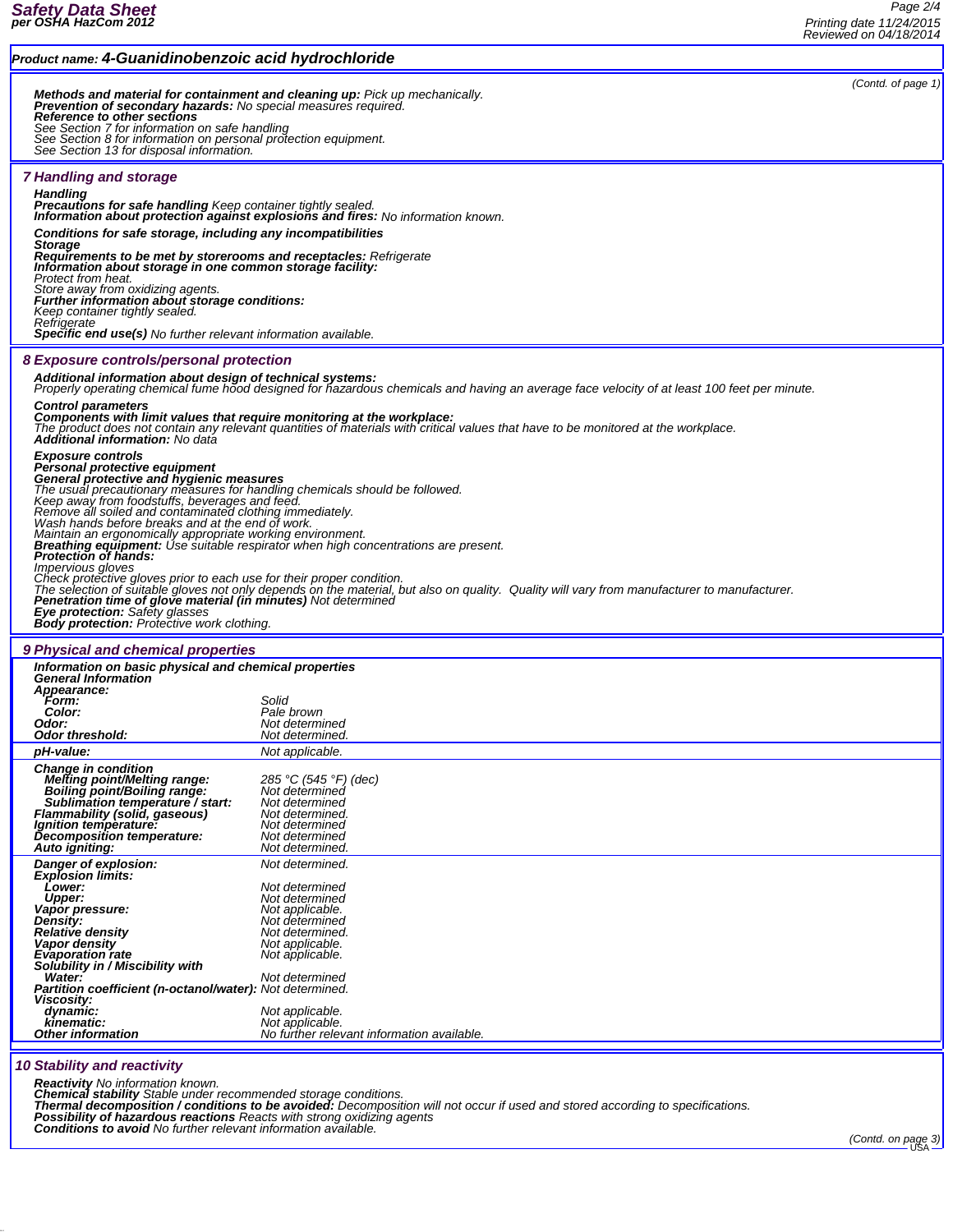| Product name: 4-Guanidinobenzoic acid hydrochloride                                                                                                                                                                                                                                                                                    |
|----------------------------------------------------------------------------------------------------------------------------------------------------------------------------------------------------------------------------------------------------------------------------------------------------------------------------------------|
| (Contd. of page 2)                                                                                                                                                                                                                                                                                                                     |
| Incompatible materials:<br>Oxidizing agents<br>Heat                                                                                                                                                                                                                                                                                    |
| Hazardous decomposition products:                                                                                                                                                                                                                                                                                                      |
| Carbon monoxide and carbon dioxide<br>Nitrogen oxides                                                                                                                                                                                                                                                                                  |
| Hydrogen chloride (HCl)                                                                                                                                                                                                                                                                                                                |
| 11 Toxicological information                                                                                                                                                                                                                                                                                                           |
| Information on toxicological effects<br><b>Acute toxicity:</b> No effects known.                                                                                                                                                                                                                                                       |
| LD/LC50 values that are relevant for classification: No data<br>Skin irritation or corrosion: May cause irritation                                                                                                                                                                                                                     |
| Eye irritation or corrosion: May cause irritation<br>Sensitization: No sensitizing effects known.                                                                                                                                                                                                                                      |
| Germ cell mutagenicity: No effects known.<br>Carcinogenicity: No classification data on carcinogenic properties of this material is available from the EPA, IARC, NTP, OSHA or ACGIH.                                                                                                                                                  |
| Reproductive toxicity: No effects known.<br>Specific target organ system toxicity - repeated exposure: No effects known.                                                                                                                                                                                                               |
| Specific target organ system toxicity - single exposure: No effects known.<br><b>Aspiration hazard:</b> No effects known.                                                                                                                                                                                                              |
| Subacute to chronic toxicity: No effects known.<br>Additional toxicological information: To the best of our knowledge the acute and chronic toxicity of this substance is not fully known.                                                                                                                                             |
|                                                                                                                                                                                                                                                                                                                                        |
| <b>12 Ecological information</b><br><b>Toxicity</b>                                                                                                                                                                                                                                                                                    |
| Aquatic toxicity: No further relevant information available.                                                                                                                                                                                                                                                                           |
| Persistence and degradability No further relevant information available.<br>Bioaccumulative potential No further relevant information available.                                                                                                                                                                                       |
| <b>Mobility in soil</b> No further relevant information available.<br>Additional ecological information:                                                                                                                                                                                                                               |
| General notes:<br>Do not allow undiluted product or large quantities to reach ground water, water course or sewage system.                                                                                                                                                                                                             |
| Avoid transfer into the environment.<br><b>Results of PBT and vPvB assessment</b>                                                                                                                                                                                                                                                      |
| <b>PBT:</b> Not applicable.<br><b>vPvB:</b> Not applicable.                                                                                                                                                                                                                                                                            |
| <b>Other adverse effects</b> No further relevant information available.                                                                                                                                                                                                                                                                |
| <b>13 Disposal considerations</b>                                                                                                                                                                                                                                                                                                      |
| Waste treatment methods<br><b>Recommendation</b> Consult state, local or national regulations to ensure proper disposal.                                                                                                                                                                                                               |
| Uncleaned packagings:<br><b>Recommendation:</b> Disposal must be made according to official regulations.                                                                                                                                                                                                                               |
| <b>14 Transport information</b>                                                                                                                                                                                                                                                                                                        |
| <b>UN-Number</b>                                                                                                                                                                                                                                                                                                                       |
| Not applicable<br>DOT, ADN, IMDG, IATA<br>UN proper shipping name                                                                                                                                                                                                                                                                      |
| DOT, ADN, IMDG, IATA<br>Not applicable<br>Transport hazard class(es)                                                                                                                                                                                                                                                                   |
| DOT, ADR, ADN, IMDG, IATA                                                                                                                                                                                                                                                                                                              |
| Not applicable<br>Class<br>Packing group                                                                                                                                                                                                                                                                                               |
| DOT, IMDG, IATA<br>Not applicable                                                                                                                                                                                                                                                                                                      |
| <b>Environmental hazards:</b><br>Not applicable.                                                                                                                                                                                                                                                                                       |
| <b>Special precautions for user</b><br>Not applicable.<br>Transport in bulk according to Annex II of MARPOL73/78 and the IBC Code Not applicable.                                                                                                                                                                                      |
| Transport/Additional information:                                                                                                                                                                                                                                                                                                      |
| <b>DOT</b><br><b>Marine Pollutant (DOT):</b><br>No                                                                                                                                                                                                                                                                                     |
| <b>UN "Model Requiation":</b>                                                                                                                                                                                                                                                                                                          |
|                                                                                                                                                                                                                                                                                                                                        |
| <b>15 Regulatory information</b><br>Safety, health and environmental regulations/legislation specific for the substance or mixture                                                                                                                                                                                                     |
| <b>GHS label elements Not applicable</b>                                                                                                                                                                                                                                                                                               |
| Hazard pictograms Not applicable<br>Signal word Not applicable                                                                                                                                                                                                                                                                         |
| Hazard statements Not applicable<br><b>National regulations</b>                                                                                                                                                                                                                                                                        |
| This product is not listed in the U.S. Environmental Protection Agency Toxic Substances Control Act Chemical Substance Inventory. Use of this product is restricted<br>to research and development only. This product must be used by or directly under the supervision of a technically qualified individual as defined by TSCA. This |
| product must not be used for commercial purposes or in formulations for commercial purposes.<br>This product is not listed on the Canadian Domestic Substances List (DSL) or the Canadian Non-Domestic Substances List (NDSL).                                                                                                         |
| SARA Section 313 (specific toxic chemical listings) Substance is not listed.<br>California Proposition 65                                                                                                                                                                                                                              |
| Prop 65 - Chemicals known to cause cancer Substance is not listed.<br>Prop 65 - Developmental toxicity Substance is not listed.                                                                                                                                                                                                        |
| <b>Prop 65 - Developmental toxicity, female</b> Substance is not listed.<br><b>Prop 65 - Developmental toxicity, male</b> Substance is not listed.                                                                                                                                                                                     |
| <b>Information about limitation of use:</b> For use only by technically qualified individuals.                                                                                                                                                                                                                                         |
| ntituding the regulations, limitations and prohibitive regulations<br>Substance of Very High Concern (SVHC) according to the REACH Regulations (EC) No. 1907/2006. Substance is not listed.                                                                                                                                            |
| (Contd. on page 4)                                                                                                                                                                                                                                                                                                                     |